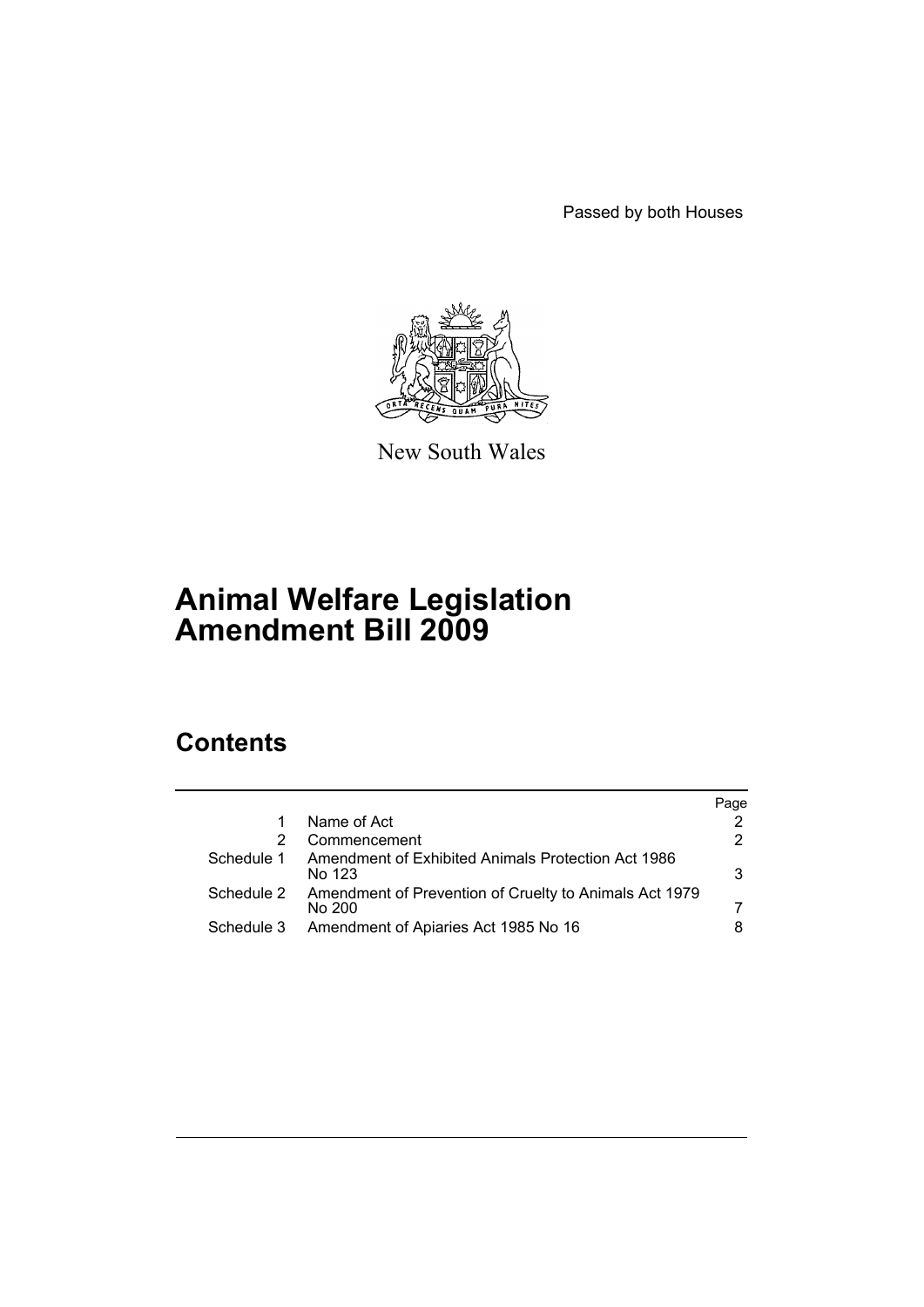*I certify that this public bill, which originated in the Legislative Assembly, has finally passed the Legislative Council and the Legislative Assembly of New South Wales.*

> *Clerk of the Legislative Assembly. Legislative Assembly, Sydney, , 2009*



New South Wales

# **Animal Welfare Legislation Amendment Bill 2009**

Act No , 2009

An Act to amend certain Acts with respect to the keeping, protection and welfare of animals.

*I have examined this bill and find it to correspond in all respects with the bill as finally passed by both Houses.*

*Assistant Speaker of the Legislative Assembly.*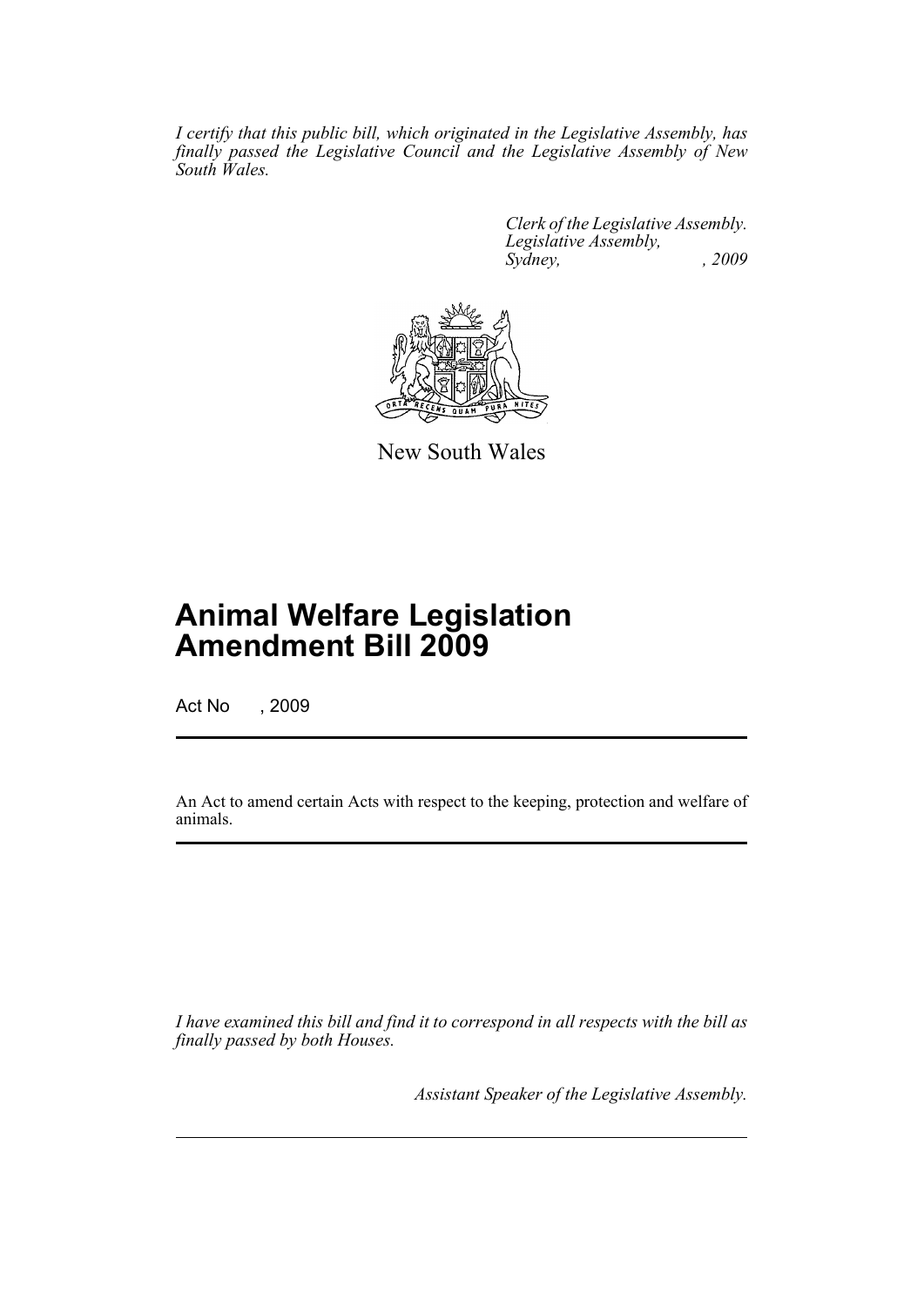## <span id="page-2-0"></span>**The Legislature of New South Wales enacts:**

## **1 Name of Act**

This Act is the *Animal Welfare Legislation Amendment Act 2009*.

## <span id="page-2-1"></span>**2 Commencement**

This Act commences on the date of assent to this Act.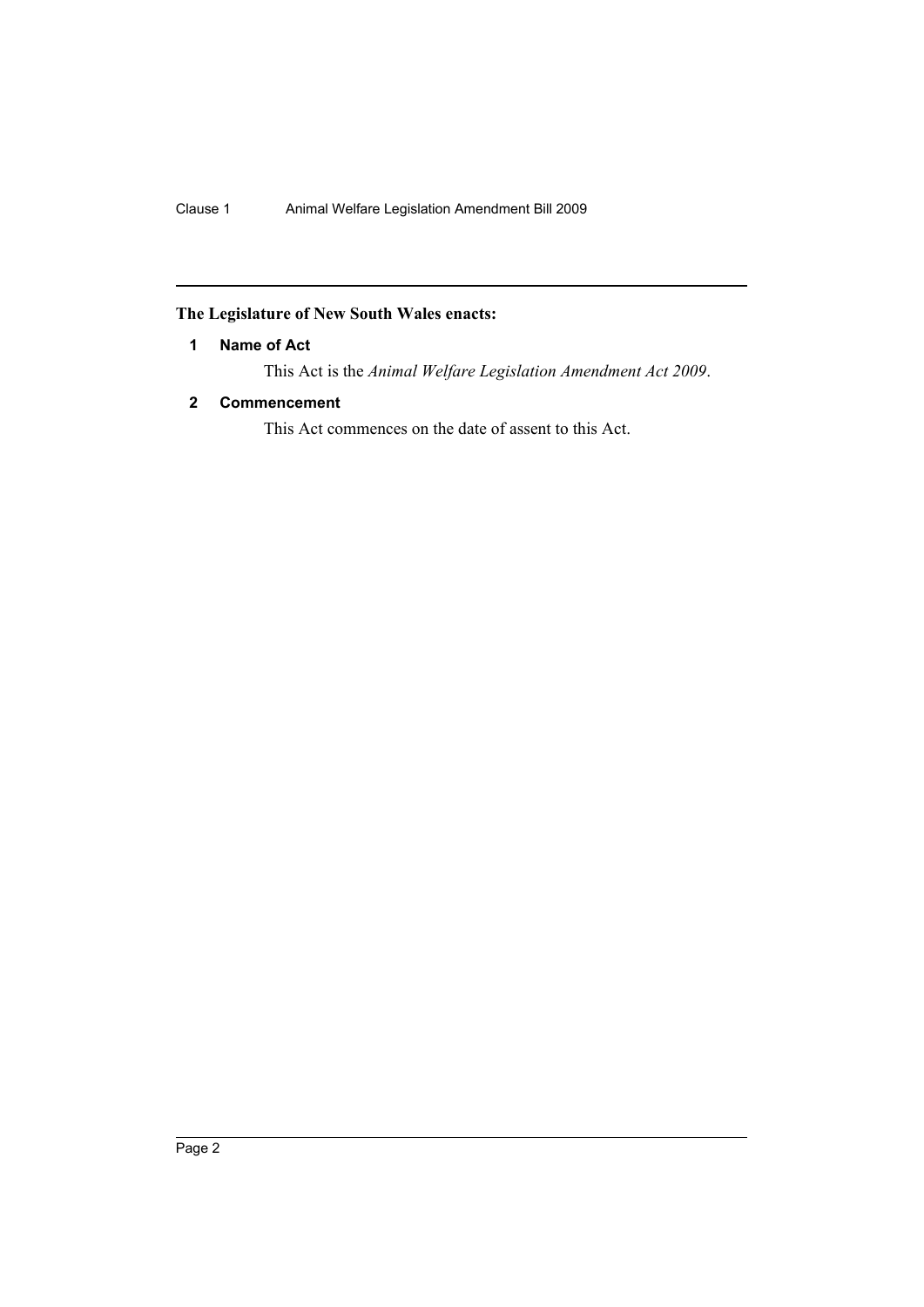Amendment of Exhibited Animals Protection Act 1986 No 123 Schedule 1

## <span id="page-3-0"></span>**Schedule 1 Amendment of Exhibited Animals Protection Act 1986 No 123**

## **[1] Section 27 Applications**

Insert after section 27 (3):

- (3A) In considering whether to grant or refuse the application, the Director-General may consider the following:
	- (a) whether the applicant has been convicted or found guilty of an offence under this Act, the *Prevention of Cruelty to Animals Act 1979*, the *Animal Research Act 1985*, the *National Parks and Wildlife Act 1974*, an instrument made under this Act or any of those Acts or any law of another State, a Territory or the Commonwealth relating to the keeping or protection of animals,
	- (b) whether the applicant has previously failed to comply with any term or condition of an authority held by the applicant,
	- (c) whether the applicant has previously held an authority that has been suspended or cancelled by the Director-General,
	- (d) the capacity of the applicant to comply with this Act and any prescribed standards,
	- (e) the capacity of the applicant to care for the animals,
	- (f) whether the applicant has made a statement or furnished information in connection with the application that was, in the opinion of the Director-General, false or misleading in a material particular,
	- (g) whether the applicant is a fit and proper person to hold the authority.
- (3B) The Director-General must refuse to grant an application for the issue of an authority to a person if:
	- (a) the person is disqualified from holding an authority under this Act, or
	- (b) the person is a corporation and any officer of the corporation is disqualified from holding an authority under this Act.

#### **[2] Section 27 (4)**

Omit "appeal". Insert instead "review".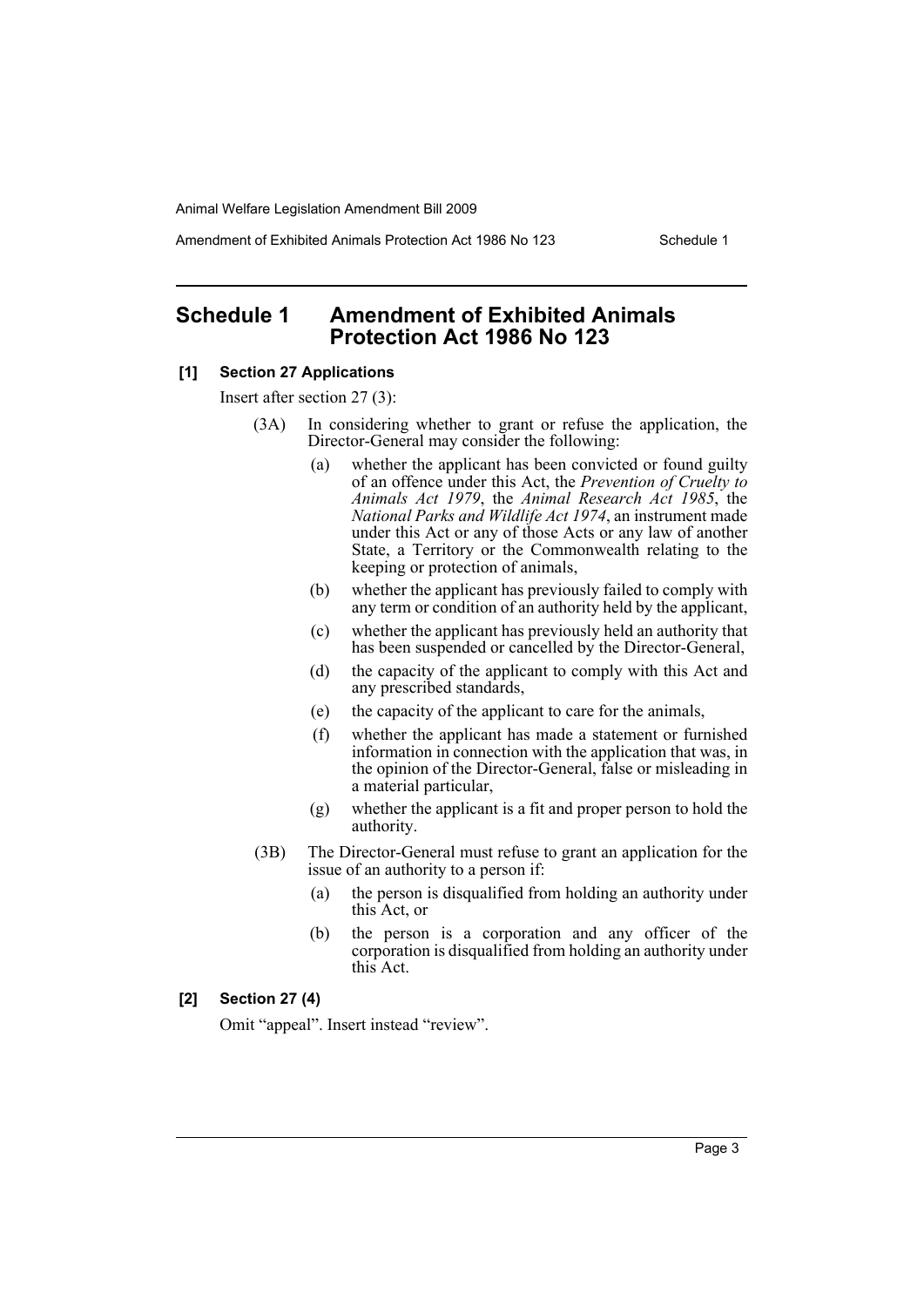Schedule 1 Amendment of Exhibited Animals Protection Act 1986 No 123

#### **[3] Section 27 (7)**

Insert after section 27 (6):

(7) In this section, an *officer* of a corporation means a director of the corporation or a person who is otherwise concerned in its management.

#### **[4] Section 30A**

Insert after section 30:

#### **30A Disqualification**

- (1) The Director-General may, by order in writing served on a person, declare the person to be disqualified from holding an authority.
- (2) A declaration may be made in respect of a person only if the person holds an authority that is cancelled by the Director-General on misconduct grounds.
- (3) A person who is declared to be disqualified from holding an authority is disqualified from holding an authority under this Act during the disqualification period specified in the order.
- (4) If the person who is the subject of the declaration is a corporation, any person who was an officer of the corporation at the time that the authority was cancelled on misconduct grounds is taken, unless the declaration otherwise provides, to also be disqualified from holding an authority under this Act during the disqualification period specified in the order.
- (5) An order may specify a separate disqualification period for officers of the corporation or for particular officers of the corporation, or may provide that no disqualification period applies to officers of the corporation or to particular officers of the corporation.
- (6) It is not necessary for the order to name individual officers of a corporation.
- (7) A disqualification period specified in an order must not exceed 5 years from the date on which the relevant authority is cancelled on misconduct grounds.
- (8) For the purposes of this section, an authority is cancelled on *misconduct grounds* if it is cancelled for any reason other than because it was issued in error or because the holder of the authority requested the cancellation.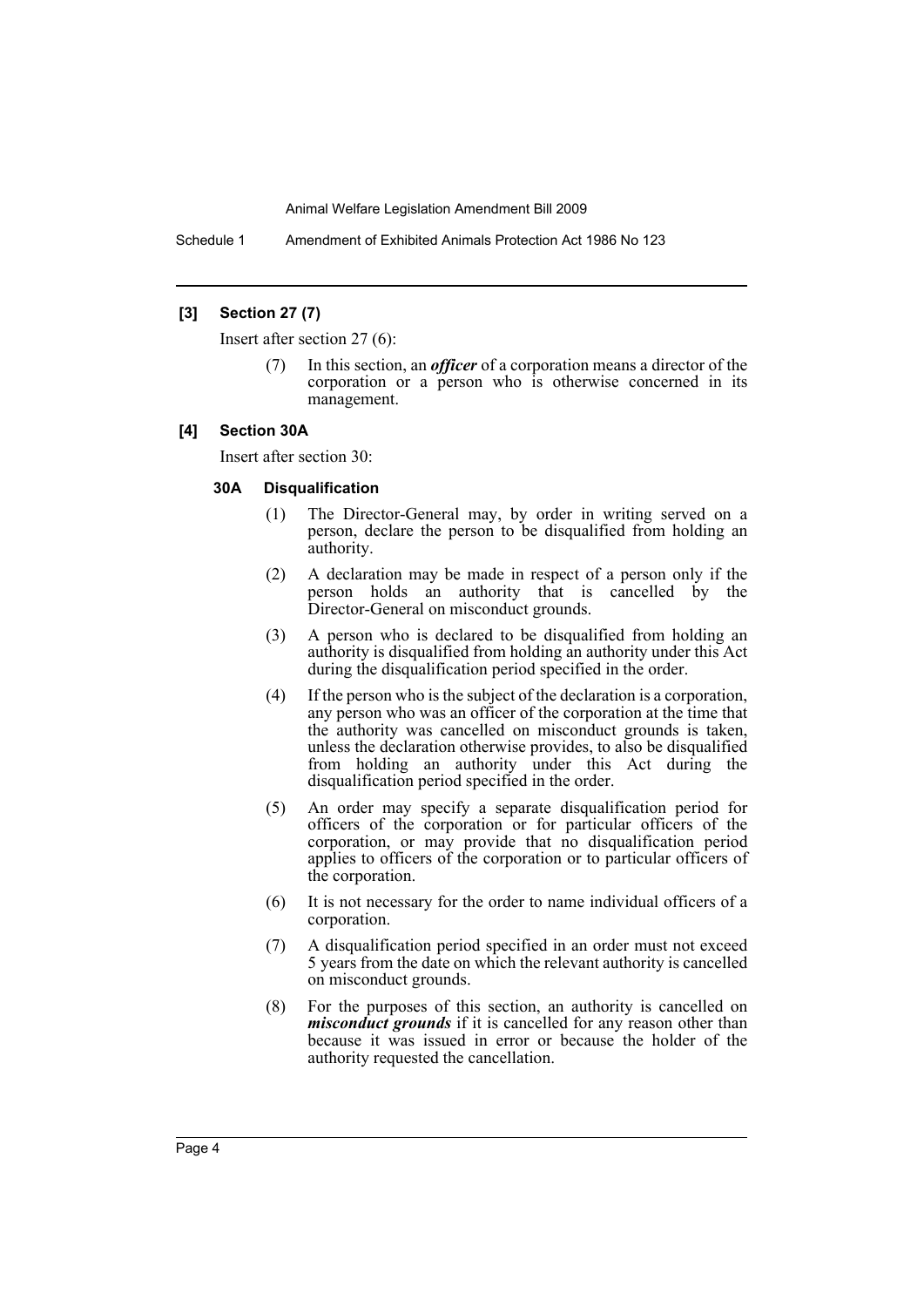Amendment of Exhibited Animals Protection Act 1986 No 123 Schedule 1

(9) In this section, an *officer* of a corporation means a director of the corporation or a person who is otherwise concerned in its management.

#### **[5] Part 3, Division 5**

Omit the Division. Insert instead:

### **Division 5 Reviews by Administrative Decisions Tribunal**

#### **32 Applications for review by Administrative Decisions Tribunal**

- (1) A person may apply to the Administrative Decisions Tribunal for a review of any of the following decisions:
	- (a) a decision to refuse an application by the person for the issue, renewal, variation or transfer of an authority,
	- (b) a decision to suspend or cancel an authority held by the person,
	- (c) a decision to impose a term or condition on an authority held by the person or vary any such term or condition (other than a term or condition prescribed by the regulations),
	- (d) a decision that results in the person being disqualified from holding an authority under this Act.
- (2) If an application for a review of a decision is made to the Tribunal under this section, the cancellation or expiry of the authority, the imposition or variation of the term or condition or the disqualification of the person (as the case may be) is stayed by lodgment of the application, pending its outcome. This subsection has effect despite the provisions of Division 2 of Part 3 of Chapter 5 of the *Administrative Decisions Tribunal Act 1997*.
- (3) In this section, *authority* means a licence, an approval or a permit.

#### **[6] Section 55 Savings and transitional provisions**

Omit the section.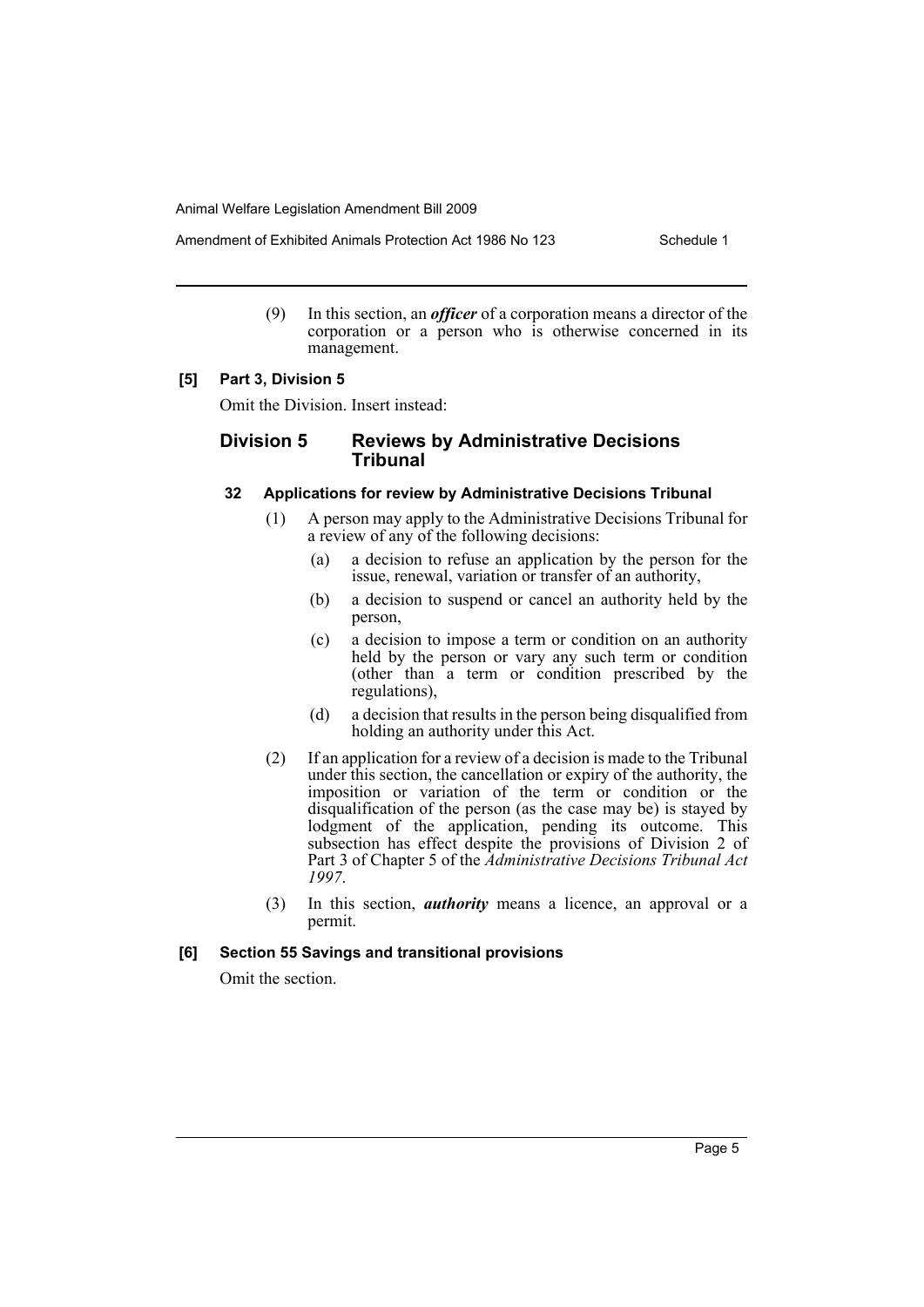Schedule 1 Amendment of Exhibited Animals Protection Act 1986 No 123

#### **[7] Schedule 5**

Omit the Schedule. Insert instead:

# **Schedule 5 Savings, transitional and other provisions**

## **Part 1 Preliminary**

#### **1 Regulations**

(1) The regulations may contain provisions of a savings or transitional nature consequent on the enactment of the following Acts:

*Animal Welfare Legislation Amendment Act 2009*

- (2) Any such provision may, if the regulations so provide, take effect from the date of assent to the Act concerned or a later date.
- (3) To the extent to which any such provision takes effect from a date that is earlier than the date of its publication on the NSW legislation website, the provision does not operate so as:
	- (a) to affect, in a manner prejudicial to any person (other than the State or an authority of the State), the rights of that person existing before the date of its publication, or
	- (b) to impose liabilities on any person (other than the State or an authority of the State) in respect of anything done or omitted to be done before the date of its publication.

## **Part 2 Provision consequent on enactment of Animal Welfare Legislation Amendment Act 2009**

#### **2 Appeals and reviews**

Division 5 of Part 3, as substituted by the *Animal Welfare Legislation Amendment Act 2009*, applies to decisions made on or after the substitution of that Division. Division 5 of Part 3, as in force immediately before that substitution, continues to apply to decisions made before that substitution.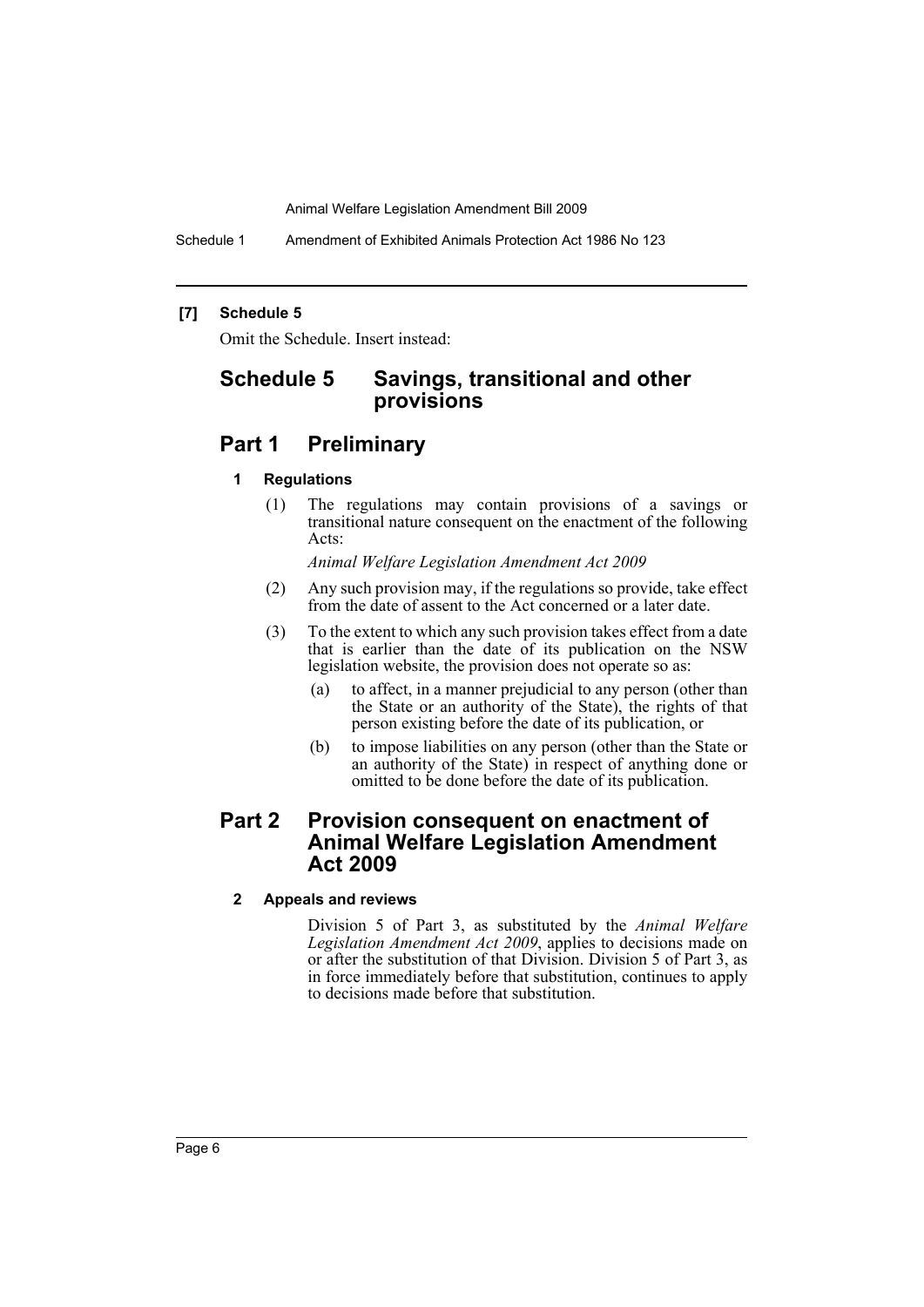Amendment of Prevention of Cruelty to Animals Act 1979 No 200 Schedule 2

# <span id="page-7-0"></span>**Schedule 2 Amendment of Prevention of Cruelty to Animals Act 1979 No 200**

#### **Section 31AA**

Insert after section 31:

#### **31AA Recognition of interstate orders**

- (1) The Minister may, by order in writing, recognise any interstate prohibition order made against a person, for the purposes of its enforcement in New South Wales.
- (2) An *interstate prohibition order* is an order made by a court under the law of another State or a Territory, or a part of such an order, that has the effect of prohibiting a person from purchasing or acquiring, or taking possession or custody of, any animal.
- (3) If an interstate prohibition order is recognised by the Minister under this section, the NSW offence provision applies in respect of the interstate prohibition order as if a reference in that provision to an order included a reference to an interstate prohibition order recognised under this section (as in force from time to time).
- (4) The NSW offence provision applies only to those provisions of the recognised interstate prohibition order that can be included in an order of a kind made under section 31 (1).
- (5) A person who is served with notice that the Minister has recognised an interstate prohibition order made against the person is taken, for the purposes of the NSW offence provision, to have been served with the order as made under section 31 (1).
- (6) In this section, the *NSW offence provision* means section 31 (3).